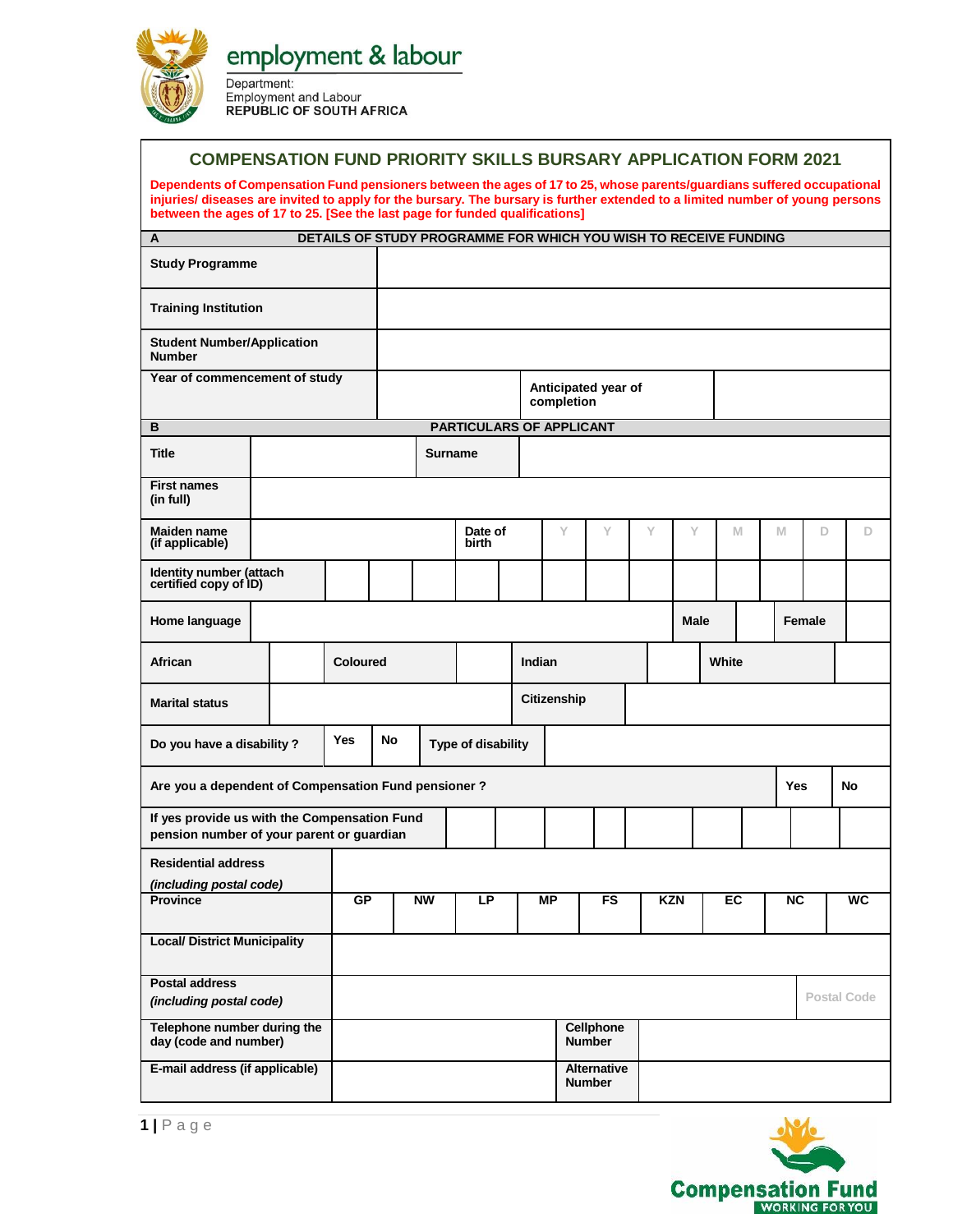

Department:<br>
Employment and Labour<br>
REPUBLIC OF SOUTH AFRICA

| $\mathbf c$                                                                                                                                                                                                                                                                                                                                                                                                                                                                                                                                                                                                                                                                                                                                                                                                                                                                                                                                                                                                                                                                                                                                                     |                                           | PARTICULARS OF PARENT (Mother)/LEGAL GUARDIAN |  |  |  |        |                                                   |                                   |                  |      |        |  |  |  |  |
|-----------------------------------------------------------------------------------------------------------------------------------------------------------------------------------------------------------------------------------------------------------------------------------------------------------------------------------------------------------------------------------------------------------------------------------------------------------------------------------------------------------------------------------------------------------------------------------------------------------------------------------------------------------------------------------------------------------------------------------------------------------------------------------------------------------------------------------------------------------------------------------------------------------------------------------------------------------------------------------------------------------------------------------------------------------------------------------------------------------------------------------------------------------------|-------------------------------------------|-----------------------------------------------|--|--|--|--------|---------------------------------------------------|-----------------------------------|------------------|------|--------|--|--|--|--|
| <b>Surname</b>                                                                                                                                                                                                                                                                                                                                                                                                                                                                                                                                                                                                                                                                                                                                                                                                                                                                                                                                                                                                                                                                                                                                                  |                                           |                                               |  |  |  |        |                                                   |                                   |                  |      |        |  |  |  |  |
| <b>First names</b>                                                                                                                                                                                                                                                                                                                                                                                                                                                                                                                                                                                                                                                                                                                                                                                                                                                                                                                                                                                                                                                                                                                                              |                                           |                                               |  |  |  |        |                                                   | <b>Title</b>                      |                  |      |        |  |  |  |  |
| ID Number (Attach certified copy of ID)                                                                                                                                                                                                                                                                                                                                                                                                                                                                                                                                                                                                                                                                                                                                                                                                                                                                                                                                                                                                                                                                                                                         |                                           |                                               |  |  |  |        |                                                   |                                   |                  |      |        |  |  |  |  |
| <b>Residential address and</b><br>postal code                                                                                                                                                                                                                                                                                                                                                                                                                                                                                                                                                                                                                                                                                                                                                                                                                                                                                                                                                                                                                                                                                                                   |                                           |                                               |  |  |  |        | <b>Telephone</b>                                  |                                   |                  | code |        |  |  |  |  |
|                                                                                                                                                                                                                                                                                                                                                                                                                                                                                                                                                                                                                                                                                                                                                                                                                                                                                                                                                                                                                                                                                                                                                                 |                                           |                                               |  |  |  |        | number<br>number<br>(home)                        |                                   |                  |      |        |  |  |  |  |
|                                                                                                                                                                                                                                                                                                                                                                                                                                                                                                                                                                                                                                                                                                                                                                                                                                                                                                                                                                                                                                                                                                                                                                 |                                           |                                               |  |  |  |        |                                                   |                                   |                  | code |        |  |  |  |  |
|                                                                                                                                                                                                                                                                                                                                                                                                                                                                                                                                                                                                                                                                                                                                                                                                                                                                                                                                                                                                                                                                                                                                                                 |                                           | <b>Postal</b><br>Code                         |  |  |  |        |                                                   | <b>Telephone</b><br>number (work) |                  |      | number |  |  |  |  |
| D                                                                                                                                                                                                                                                                                                                                                                                                                                                                                                                                                                                                                                                                                                                                                                                                                                                                                                                                                                                                                                                                                                                                                               |                                           |                                               |  |  |  |        | PARTICULARS OF PARENT(Father)/LEGAL GUARDIAN      |                                   |                  |      |        |  |  |  |  |
| Surname                                                                                                                                                                                                                                                                                                                                                                                                                                                                                                                                                                                                                                                                                                                                                                                                                                                                                                                                                                                                                                                                                                                                                         |                                           |                                               |  |  |  |        |                                                   |                                   |                  |      |        |  |  |  |  |
| <b>First Names</b>                                                                                                                                                                                                                                                                                                                                                                                                                                                                                                                                                                                                                                                                                                                                                                                                                                                                                                                                                                                                                                                                                                                                              |                                           |                                               |  |  |  |        |                                                   |                                   |                  |      |        |  |  |  |  |
| ID Number (Attach certified copy of ID)                                                                                                                                                                                                                                                                                                                                                                                                                                                                                                                                                                                                                                                                                                                                                                                                                                                                                                                                                                                                                                                                                                                         |                                           |                                               |  |  |  |        |                                                   |                                   |                  |      |        |  |  |  |  |
| <b>Residential</b><br>address<br>postal code                                                                                                                                                                                                                                                                                                                                                                                                                                                                                                                                                                                                                                                                                                                                                                                                                                                                                                                                                                                                                                                                                                                    | and                                       |                                               |  |  |  |        |                                                   | <b>Number</b>                     | <b>Telephone</b> |      | code   |  |  |  |  |
|                                                                                                                                                                                                                                                                                                                                                                                                                                                                                                                                                                                                                                                                                                                                                                                                                                                                                                                                                                                                                                                                                                                                                                 |                                           |                                               |  |  |  | (home) |                                                   |                                   | number           |      |        |  |  |  |  |
|                                                                                                                                                                                                                                                                                                                                                                                                                                                                                                                                                                                                                                                                                                                                                                                                                                                                                                                                                                                                                                                                                                                                                                 | <b>Telephone</b><br>Code<br><b>Number</b> |                                               |  |  |  |        |                                                   |                                   |                  |      |        |  |  |  |  |
|                                                                                                                                                                                                                                                                                                                                                                                                                                                                                                                                                                                                                                                                                                                                                                                                                                                                                                                                                                                                                                                                                                                                                                 |                                           | <b>Postal</b><br>Code                         |  |  |  |        |                                                   | (work)<br>number                  |                  |      |        |  |  |  |  |
| Е                                                                                                                                                                                                                                                                                                                                                                                                                                                                                                                                                                                                                                                                                                                                                                                                                                                                                                                                                                                                                                                                                                                                                               |                                           |                                               |  |  |  |        | <b>STATEMENT BY APPLICANT</b>                     |                                   |                  |      |        |  |  |  |  |
| "I, the undersigned, declare that the information stated in this form is true and complete, including the information about my<br>parents/guardians, to the best of my knowledge and belief. I have submitted this information knowing that, if I wilfully stated in it anything<br>which I know to be false or which I do not believe to be true, including any omissions, I may be declared ineligible for funding assistance<br>I voluntarily consent to Compensation Fund and/or its representative/s and/or its contractors and/or sub-contractors processing my<br>personal information (in particular, my financial and education information) as defined in the Protection of Personal Information Act 4 of<br>2013 for the purpose/s of assessing my application for funding assistance. I agree that Compensation Fund may have access to my<br>study results, other training institution maintained information, and information I voluntarily submit to Compensation Fund for monitoring<br>and reporting on my study progress. I accept and acknowledge that this application does not guarantee that I will receive Compensation<br>Fund bursary" |                                           |                                               |  |  |  |        |                                                   |                                   |                  |      |        |  |  |  |  |
| Signature of Applicant                                                                                                                                                                                                                                                                                                                                                                                                                                                                                                                                                                                                                                                                                                                                                                                                                                                                                                                                                                                                                                                                                                                                          |                                           |                                               |  |  |  |        |                                                   | Date                              |                  |      |        |  |  |  |  |
| F                                                                                                                                                                                                                                                                                                                                                                                                                                                                                                                                                                                                                                                                                                                                                                                                                                                                                                                                                                                                                                                                                                                                                               |                                           |                                               |  |  |  |        | <b>CONSENT BY PARENT (MOTHER)/ LEGAL GUARDIAN</b> |                                   |                  |      |        |  |  |  |  |
| "I, the undersigned, declare that the information stated in this form is true to the best of my knowledge and belief. I voluntarily consent to<br>Compensation Fund and/or its representative/s and/or contractors and/or sub-contractors processing my personal information, in<br>particular, my financial information as defined in the Protection of Personal Information Act 4 of 2013 sourced from various financial<br>sector participants (including, but not limited to banking institutions, insurance companies, credit bureaus, Department of Home Affairs,<br>SARS, SASSA and other government departments) for the purpose/s of conducting the financial means test to enable Compensation<br>Fund to assess the Applicant's eligibility for funding assistance. The above voluntary consent also extends to the personal information<br>(in particular, the financial and academic information) of the Applicant, where the Applicant is a minor. I understand that I and/or the                                                                                                                                                                 |                                           |                                               |  |  |  |        |                                                   |                                   |                  |      |        |  |  |  |  |

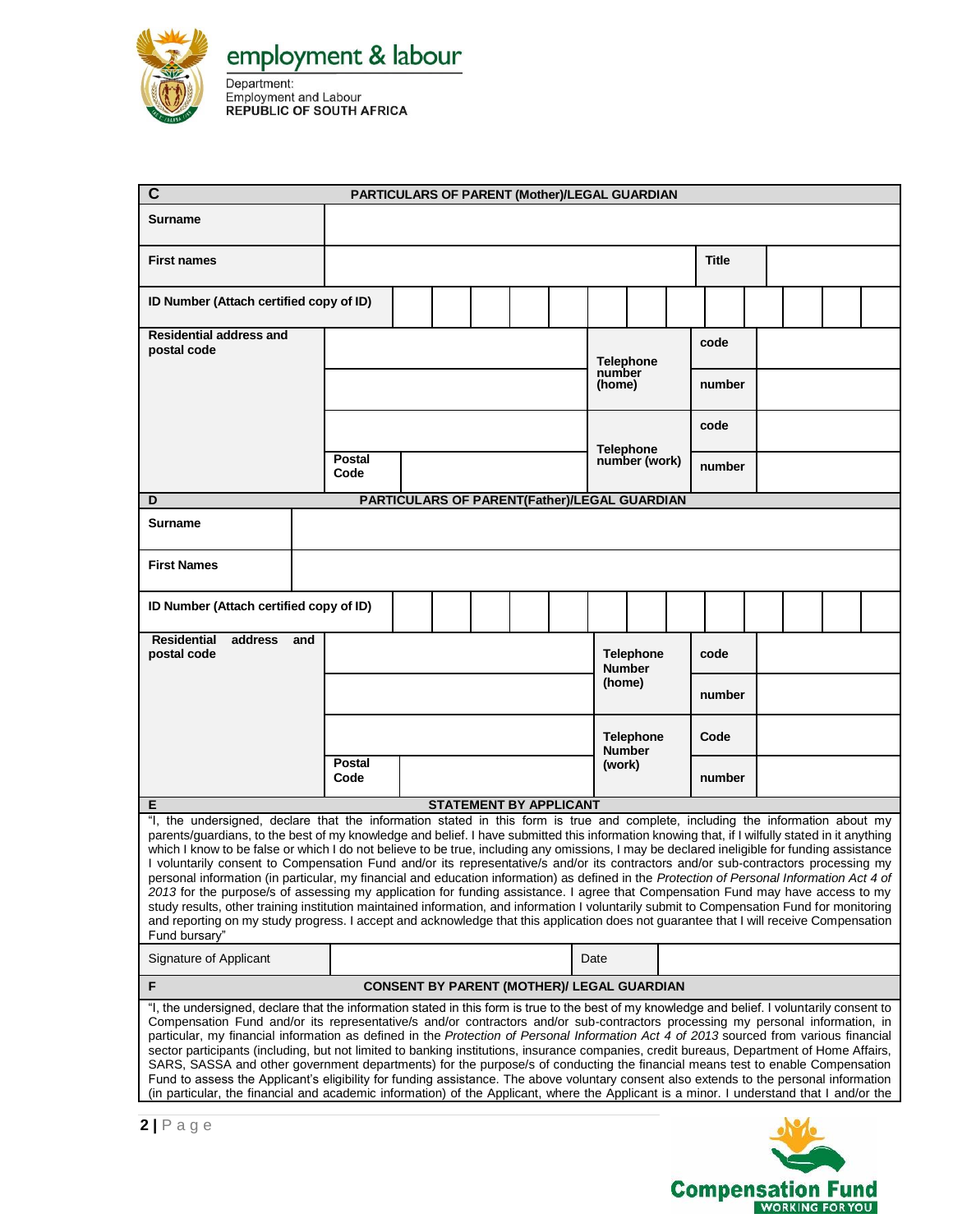

Department: **Employment and Labour REPUBLIC OF SOUTH AFRICA** 

Applicant may on request to Compensation Fund access the collected personal information to rectify any inconsistencies therein. I confirm that I am a competent person to provide this consent on behalf of the minor Applicant. I understand that failure to provide the voluntary consent to enable Compensation Fund to process my personal information (in particular my financial information) and the Applicant's personal information (in particular, financial and academic information) will result in this application for funding assistance being regarded as incomplete and therefore the Applicant's eligibility for funding assistant will not be considered." I take note that if Compensation Fund utilises the personal information contrary to the provisions of the Act, I may first resolve any concerns with Compensation Fund. If I am not satisfied with the process adopted to address my concerns, I have the right to lodge a complaint with the Fund.

I unconditionally agree to indemnify the Compensation Fund, acting in good faith in taking reasonable steps to process the personal information lawfully, against any liability that may result from the processing of the personal information. This includes unintentional disclosures of such personal information to, or access by unauthorized persons, and/or any reliance which may inadvertently be placed on inaccurate, misleading, or outdated personal information, provided to the Compensation Fund by myself or by a third party in respect of me."

Signature of Parent/Guardian Date Date Date

## **G CONSENT BY PARENT (FATHER)/ LEGAL GUARDIAN**

"I, the undersigned, declare that the information stated in this form is true to the best of my knowledge and belief. I voluntarily consent to Compensation Fund and/or its representative/s and/or contractors and/or sub-contractors processing my personal information, in particular, my financial information as defined in the *Protection of Personal Information Act 4 of 2013* sourced from various financial sector participants (including, but not limited to banking institutions, insurance companies, credit bureaus, Department of Home Affairs, SARS, SASSA and other government departments) for the purpose/s of conducting the financial means test to enable Compensation Fund to assess the Applicant's eligibility for funding assistance. The above voluntary consent also extends to the personal information (in particular, the financial and academic information) of the Applicant, where the Applicant is a minor. I understand that I and/or the Applicant may on request to Compensation Fund access the collected personal information in order to rectify any inconsistencies therein. I confirm that I am a competent person to provide this consent on behalf of the minor Applicant. I understand that failure to provide the voluntary consent to enable Compensation Fund to process my personal information (in particular my financial information) and the Applicant's personal information (in particular, financial and academic information) will result in this application for funding assistance being regarded as incomplete and therefore the Applicant's eligibility for funding assistant will not be considered." I take note that if Compensation Fund utilises the personal information contrary to the provisions of the Act, I may first resolve any concerns with Compensation Fund. If I am not satisfied with the process adopted to resolve my concerns, I have the right to lodge a complaint with the Fund.

I unconditionally agree to indemnify the Compensation Fund, acting in good faith in taking reasonable steps to process the personal information lawfully, against any liability that may result from the processing of the personal information. This includes unintentional disclosures of such personal information to, or access by unauthorized persons, and/or any reliance which may inadvertently be placed on inaccurate, misleading, or outdated personal information, provided to the Compensation Fund by myself or by a third party in respect of me."

Signature of Parent/Guardian Date Date of Parent/Guardian Date Date Date Date Date Date

| H                                           |          | FOR OFFICE USE |                       |                     |  |  |  |  |
|---------------------------------------------|----------|----------------|-----------------------|---------------------|--|--|--|--|
| <b>Captured by:</b>                         |          |                | <b>Date Captured:</b> |                     |  |  |  |  |
| Eligibility Status (please tick $(\forall)$ | Suitable |                | Pending               | <b>Not Suitable</b> |  |  |  |  |
| Comments:                                   |          |                |                       |                     |  |  |  |  |
| Signature:                                  |          | Date:          |                       |                     |  |  |  |  |

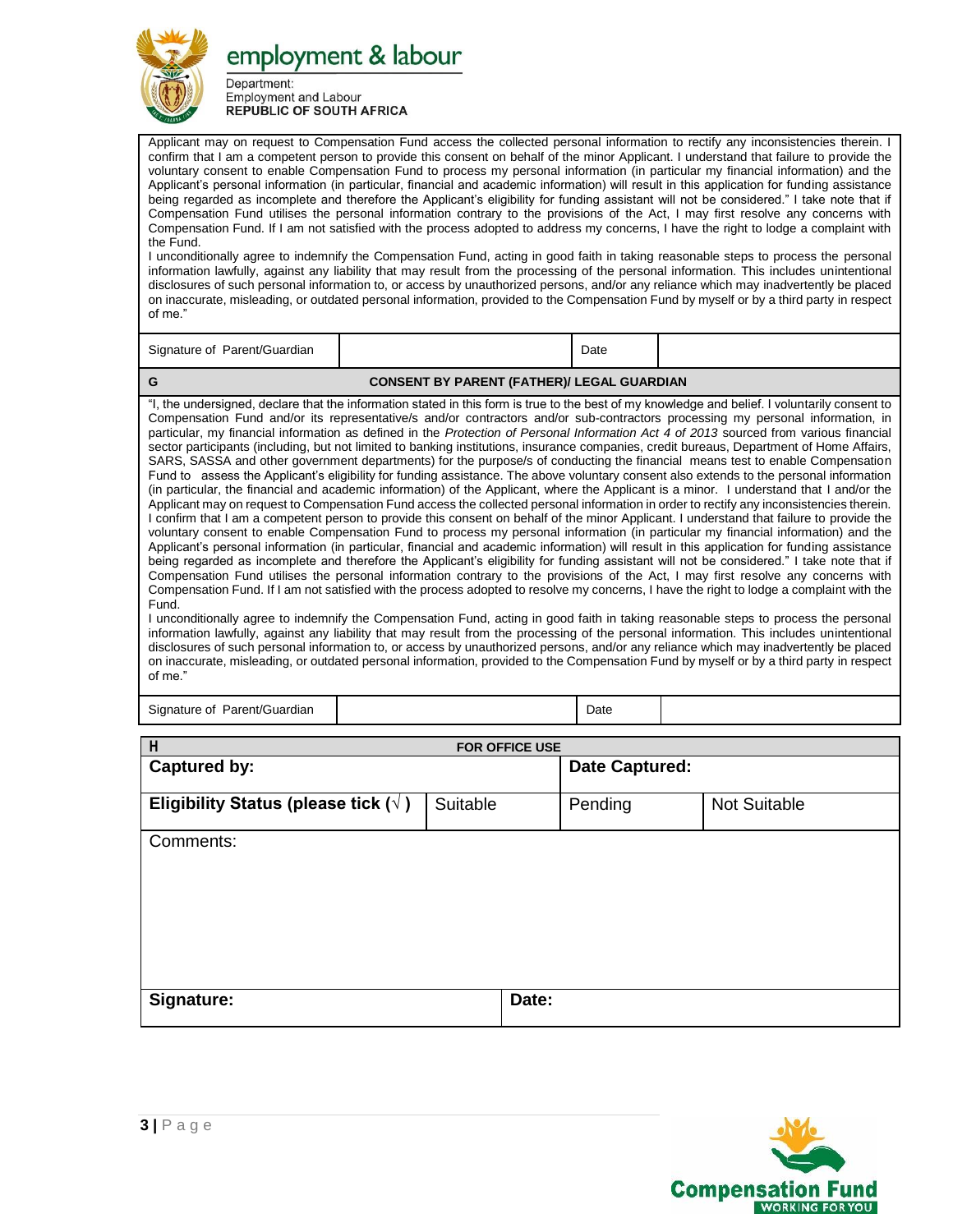

Department:<br>
Employment and Labour<br>
REPUBLIC OF SOUTH AFRICA

| For us to process your application, please ensure that you complete all parts of the                                                                                                                                                                                                                                                                                                                                                           |             | Self- Checklist |  |  |
|------------------------------------------------------------------------------------------------------------------------------------------------------------------------------------------------------------------------------------------------------------------------------------------------------------------------------------------------------------------------------------------------------------------------------------------------|-------------|-----------------|--|--|
| application form and add the supporting documents. Incomplete application forms would                                                                                                                                                                                                                                                                                                                                                          | (Cross      | where           |  |  |
| not be processed.                                                                                                                                                                                                                                                                                                                                                                                                                              | applicable) |                 |  |  |
| First-year students in 2021 (Applicable only to young people other than dependents of CF pensioners)                                                                                                                                                                                                                                                                                                                                           | Yes         | <b>No</b>       |  |  |
| Accepted for the qualification (s) listed on the priority list                                                                                                                                                                                                                                                                                                                                                                                 | Yes         | <b>No</b>       |  |  |
| South African citizens                                                                                                                                                                                                                                                                                                                                                                                                                         | Yes         | <b>No</b>       |  |  |
| Fully completed application form                                                                                                                                                                                                                                                                                                                                                                                                               | Yes         | No              |  |  |
| <b>Tuition fees Quotation</b>                                                                                                                                                                                                                                                                                                                                                                                                                  | Yes         | No              |  |  |
| Prescribed Learning Resources Quotation (If available)                                                                                                                                                                                                                                                                                                                                                                                         | Yes         | No              |  |  |
| Proof of residence                                                                                                                                                                                                                                                                                                                                                                                                                             | Yes         | <b>No</b>       |  |  |
| Compensation Fund pension number in case of dependents of CF Pensioners                                                                                                                                                                                                                                                                                                                                                                        | Yes         | <b>No</b>       |  |  |
| Certified copies of Identity documents/ unabridged birth certificate of the applicant                                                                                                                                                                                                                                                                                                                                                          | Yes         | <b>No</b>       |  |  |
| Parent(s) or guardians' Identity document                                                                                                                                                                                                                                                                                                                                                                                                      | Yes         | No              |  |  |
| If either of your parents is deceased, please provide a certified copy of the death certificate                                                                                                                                                                                                                                                                                                                                                | Yes         | No              |  |  |
| Grade 12 June results/ latest academic transcript                                                                                                                                                                                                                                                                                                                                                                                              | Yes         | <b>No</b>       |  |  |
| Proof of acceptance / preliminary acceptance from public Post School Education and Training (PSET)                                                                                                                                                                                                                                                                                                                                             | Yes         | <b>No</b>       |  |  |
| Combined household income between R0 and R600 000                                                                                                                                                                                                                                                                                                                                                                                              | Yes         | <b>No</b>       |  |  |
| Proof of income (applicable to general youth but not dependents of CF Pensioners)<br>Certified or official copy of the latest pay slip, three months' bank statement for each parent or your legal guardian or proof of<br>income letter in the form of SASSA grants, Unemployment Insurance Fund (UIF), Compensation Fund (CF), or any retirement,<br>life, disability or other benefits paid as a lump sum or in monthly payments/ Affidavit | Yes         | <b>No</b>       |  |  |
| If your parents or legal guardian is working as an informal trader, please include an affidavit signed by them to confirm this<br>employment                                                                                                                                                                                                                                                                                                   | Yes         | <b>No</b>       |  |  |
| Proof of unemployment letter from Department of Employment and Labour/ of Affidavit for PWDs                                                                                                                                                                                                                                                                                                                                                   | Yes         | <b>No</b>       |  |  |
| Certification and verification of physical disability by a Health Care Professional or Disability Support Office (Applicable to<br>other PWDs).                                                                                                                                                                                                                                                                                                | Yes         | <b>No</b>       |  |  |
| Studying full-time                                                                                                                                                                                                                                                                                                                                                                                                                             | Yes         | <b>No</b>       |  |  |